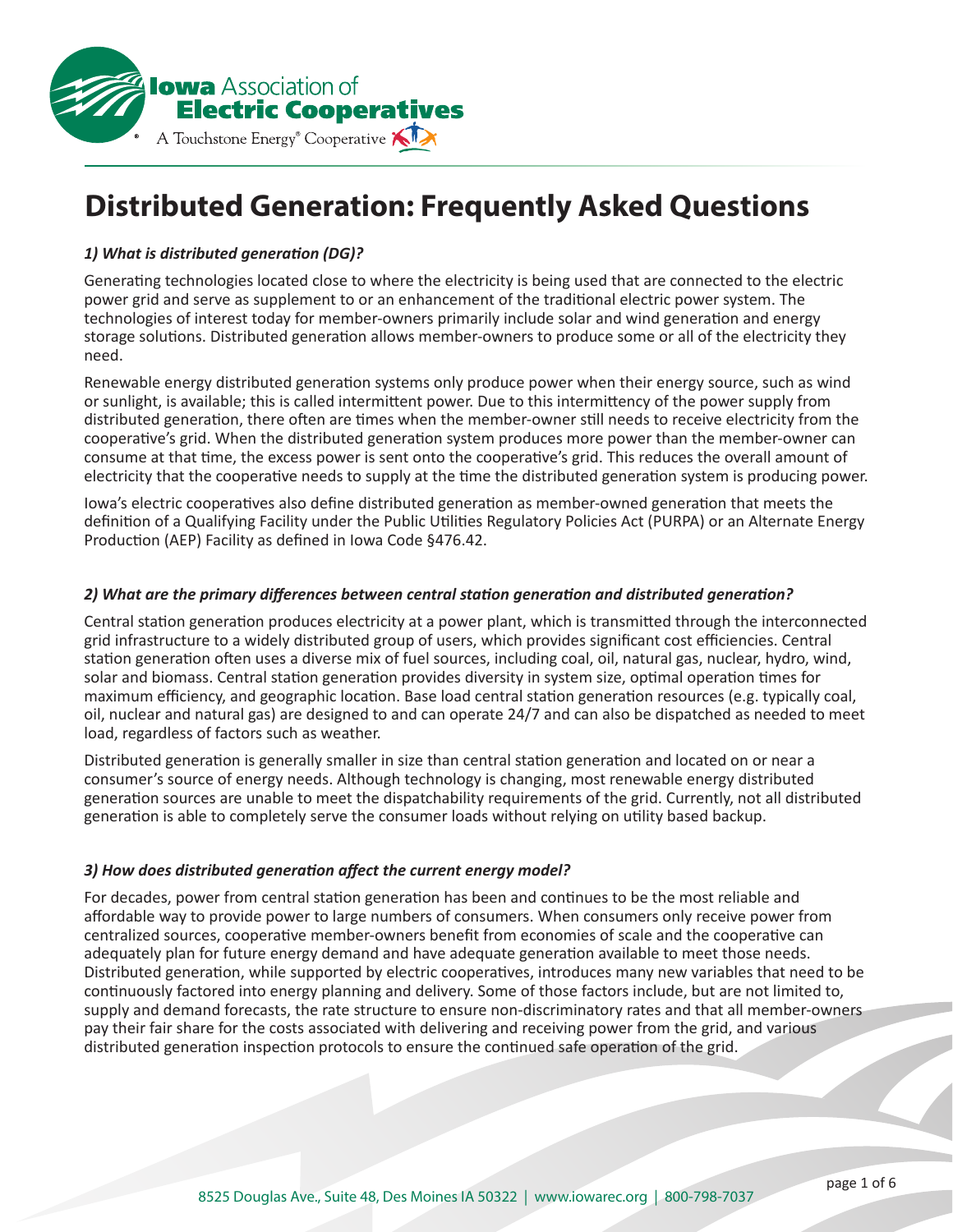## *4) What is my co-op's position with respect to distributed generation?*

Iowa's electric cooperatives support distributed generation as long as it is developed and installed in compliance with both the respective cooperative's policies and local, state and federal laws and regulations.

## *5) Is distributed generation right for me?*

It is solely the responsibility of the member-owner to determine if owning a distributed generation system is a good investment. Your electric cooperative does not provide financial assistance with the analysis; however, we will assist you with finding appropriate and credible resources to help you with the decision-making process. Before determining if distributed generation is right for you, you'll want to determine your goals (e.g. environmental stewardship, serving a percentage of your energy demand, etc.), evaluate the type and size of distributed generation desired, understand your economics, and investigate and understand all applicable requirements and regulations.

# *6) Should I invest in energy efficiency improvements first?*

Yes! Completion of a thorough energy efficiency audit is an important precursor to considering and understanding the economics of distributed generation for you. Implementing energy efficiency measures in advance of installing a renewable energy system can save you money by reducing your overall energy or water consumption, which subsequently reduces the size of the distributed generation system you'll need to meet your energy needs.

## *7) What type (wind, solar, etc.) and size of generation system should I choose?*

Choosing the size of a distributed generation system requires thorough research and analysis of your daily and annual energy use and a determination as to whether you've maximized energy efficiency options for your property. The energy use analysis will indicate what time of day you are using the most energy and the profile of your usage across all hours. Not only will this information allow you to size your system according to your energy consumption needs, it also will show what system will be most suitable. For example, if your peak energy usage is 6-8 p.m., a solar system may not be the best choice as solar energy generation typically peaks earlier in the day. Factors such as your geographic location, city and county codes and zoning requirements, and overall system economics will be important considerations in your decision-making process. You also should understand your cooperative's policies for purchasing the power you don't consume if you have excess generation.

## *8) What is the process of interconnecting distributed generation?*

Planning for a home distributed generation system is a multistep process that begins with talking to your electric cooperative, and requires significant analysis and fact-finding, and then careful evaluation of the information that you learn in the process. If you are considering investing in and potentially installing a distributed generation system, it's important that you follow these key steps: 1) Identify and implement energy efficiency opportunities. 2) Schedule a meeting with your co-op. We can help you to understand interconnection requirements and point you in the right direction for credible resources that can further assist with the analysis process. 3) Analyze your electric loads. 4) Determine applicable codes. 5) Identify and discuss your options with credible resources and contractors. 6) Schedule a follow-up meeting with your co-op.

## *9) What is an interconnection agreement, and does my co-op require one?*

An interconnection agreement is a legal contract for the connection of the distributed generation facility to the cooperative's grid, specifying the location, size, cost, manner of payment, terms of operation, and respective responsibilities of the cooperative and the distributed generation facility owner. To ensure your own safety and that of your fellow cooperative member-owners, you must notify your electric co-op if you intend to install a distributed generation system and under Iowa law, an interconnection agreement must be in place. With any type of distributed generation system, whether cogeneration or renewable, maintaining the safety, stability and reliability of the overall grid is of the utmost priority.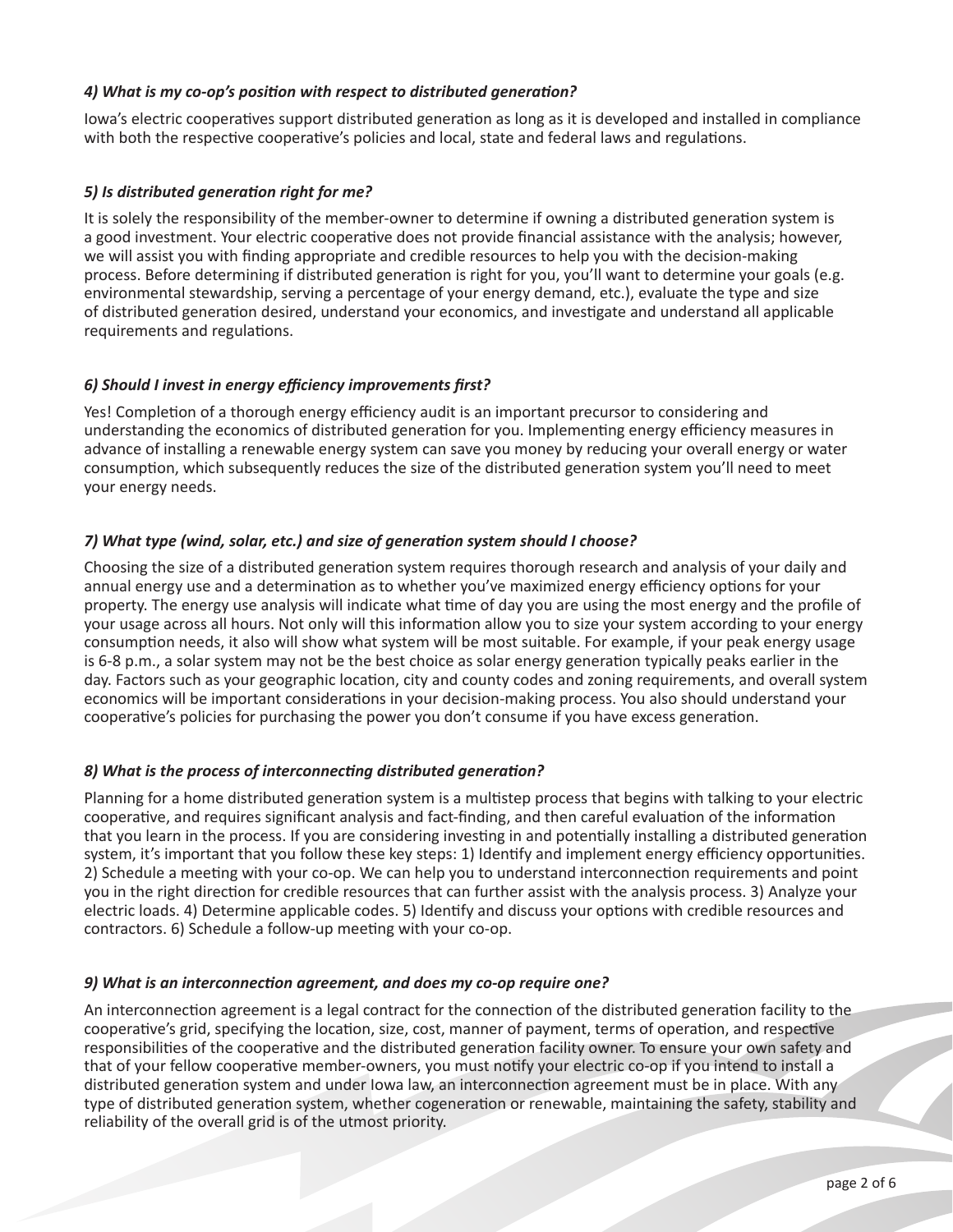## *10) What are my responsibilities when owning a distributed generation system?*

As the individual owner of the distributed generation system, you will be responsible for the initial upfront costs to install the system as well as ongoing maintenance and repair costs. The owner of the distributed energy system is responsible for obtaining the proper equipment and ensuring that all requirements are met of your cooperative's interconnection agreement as well as applicable state, local and federal codes. In addition, you will be responsible for paying necessary costs associated with interconnection and operation of the system.

## *11) What are the co-op's responsibilities?*

Once all interconnection requirements are met and the safety and integrity of the system meet all necessary criteria, then your co-op is responsible for the final stages of interconnection. Ongoing maintenance and system repairs are the responsibility of the generation system owner.

### *12) What are the State of Iowa's responsibilities?*

The State of Iowa will conduct safety inspections to ensure the system is operating safely and adheres to all applicable regulations.

### *13) What questions should I ask a vendor (using solar panels as the example)?*

During your research, many questions will be identified that you should ask a vendor including:

- What is the total installed (turnkey) cost of the system?
- How much money is due upfront, and what is the schedule of payments?
- If my energy usage changes, will I be able to add more panels later?
- Do I need a new roof now in order to install? Is my roof suitable to carry the additional live and dead load forces that the solar array will exert?
- When was your company established and how much solar has it installed to date? Can your company provide a list of the projects and references for them?
- Is your company affiliated with other parties to deliver the installation and who are they?
- Does your company have a Standard Insurance Certificate with adequate General Liability coverage of \$1 million or more? *(Ask to see it)*
- Does your company have Professional Liability Insurance? *(Ask to see it)*
- Does your company carry Workers Compensation? *(Ask to see it)*
- Do you have the ability to cover me as an "Additional Insured"?
- Are your solar installers North American Board of Certified Energy Practitioners (NABCEP) Solar Photovoltaic (PV) Electric trained and certified?
- Do you have a licensed Iowa Professional Engineer on staff to review and approve drawings for submission to city/county building code and fire department officials?
- Are you accredited with the Better Business Bureau? If so, what is your rating?
- In which country are the solar panels and inverters you are selling made?
- Will the company honor your manufacturer's multiyear performance warranty?
- Does the company have a Master Electrician on staff to obtain the required electrical permits and to supervise the electrical work for your project? *(Ask to see the certificate)*
- Is your solar installer company a Licensed Electrical Contractor which is required to install Solar Electric Systems? May I see your company's license?
- Who will be working on my roof, and how much experience do they personally have installing solar?
- How does your company handle it when you get busy? Do you work with sub-contractors?
- How long will the installation take?
- Will the age or type of my roof affect the cost of installation?
- How will installation affect my roof? Will it create leaks? What if it does create leaks, are you then responsible for repairs?
- If I'm planning on re-doing my roof, should I install panels before or after?
- How much of my energy usage would my solar system cover?
- How much would my monthly energy bills be after installation? From you and from my cooperative?
- How long would my payback period be on my solar system? What are the key assumptions associated with my payback that may impact that result?
- How will solar affect my homeowner's insurance?
- Will you complete all of the paperwork association with getting the permits and financing?

Also refer to the Iowa Utilities Board's checklist found in the *Consumer Informational Guide for On-Site Generation* at: *https://iub.iowa.gov/distributed-generation*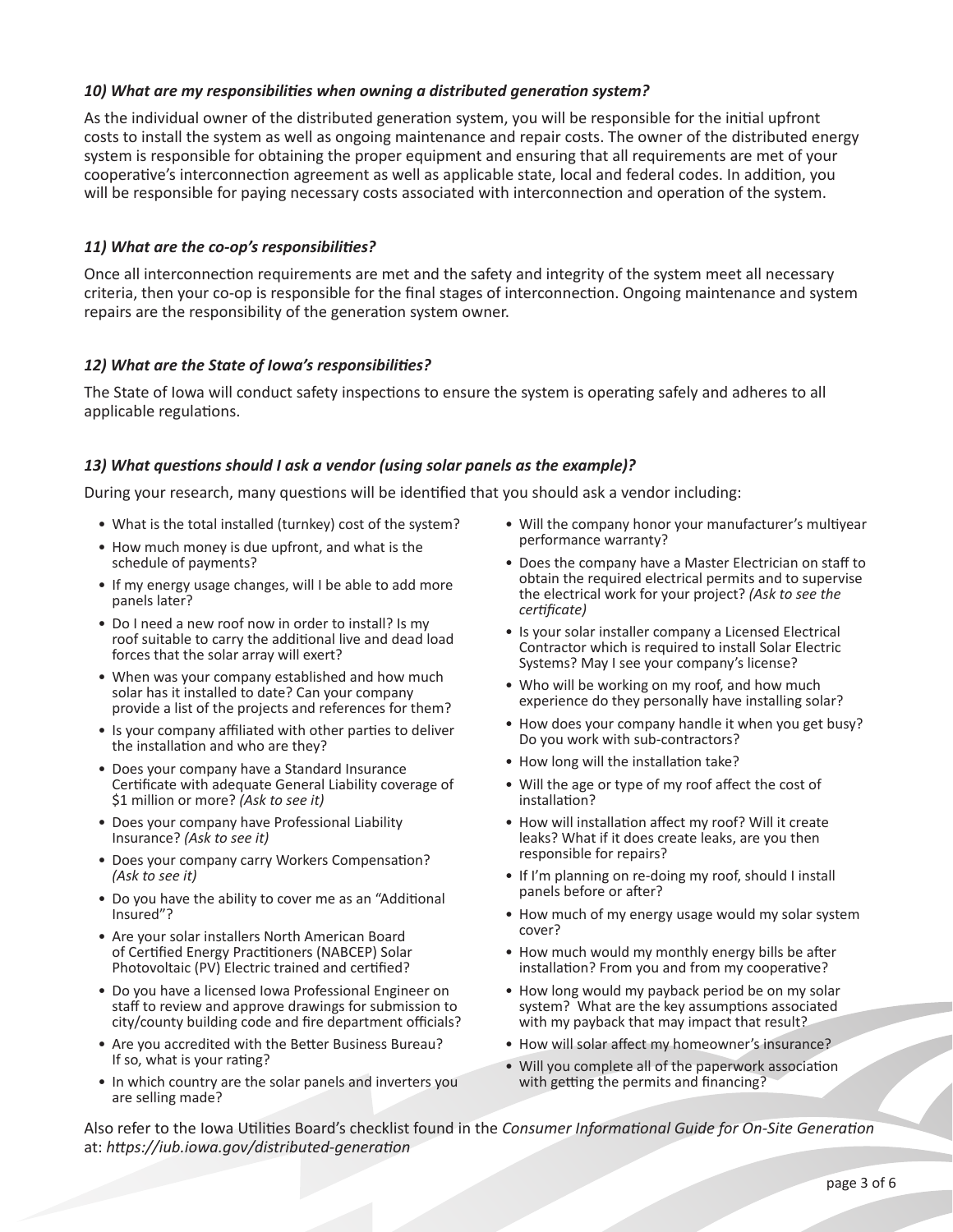## *14) What type of records should I keep?*

You should keep records of all of your research and document the answers you receive to all of your questions. It's also important to maintain information about expected system performance and promises made by the vendor. Electric usage records should be kept for at least a year prior to installation and each month following installation for comparison purposes so you can monitor your savings.

## *15) What if the vendor that I choose goes out of business?*

This is an important question to ask your vendor and other resources such as the Better Business Bureau.

### *16) What are the distributed generation installation and operating costs?*

Many factors will impact the cost to install distributed generation and includes things such as, type and size of system; construction, maintenance and installation fees; interconnection fees, such as line upgrades, isolating devices and system protection equipment; interest rates for loans; retail electric rate; cooperative's avoided cost of generation; and insurance. The engineering study that your co-op conducts as part of the interconnection process will determine what equipment is necessary for interconnection.

### *17) What tests will be needed to ensure the system is operating properly?*

Your electric co-op will conduct a commissioning test to ensure the system is operating properly. This is a highly specialized activity where a power installation is tested by a trained engineer to exacting industry standards. The test will verify that the system has all of the needed protective and interconnection equipment and can operate properly and safely.

### *18) Who conducts the necessary inspections?*

Local and/or state officials conduct safety inspections.

## *19) Should I buy or lease?*

As is the case with other major purchases, buying and leasing options have different benefits and those benefits vary depending on your financial situation and purchasing goals. By doing your homework, understanding the economics of the system, and assessing the pros and cons of both options, you can arrive at an informed decision that is best for your individual situation.

### *20) The vendor has described a lease arrangement in which they own the system and I simply pay them a monthly fee for system output. Is that allowed in Iowa?*

Yes. However, under federal and Iowa law, our obligation is to buy from the owner of the distributed generation system as long as it meets the requirements of a qualifying facility as defined by the Public Utility Regulatory Policies Act of 1978 (PURPA).

## *21) If I lease, who is responsible for maintenance?*

Information about responsibility for system maintenance should be covered early on in your discussions with the vendor and be documented within the lease agreement entered into with the company providing the equipment.

## *22) What kind of maintenance costs should I anticipate?*

Maintenance costs will vary depending on many things, such as the size and type of system; whether the generation unit is new, used or leased; and weather impacts. A reputable vendor should outline these cost assumptions when you are considering investing in a distributed generation system.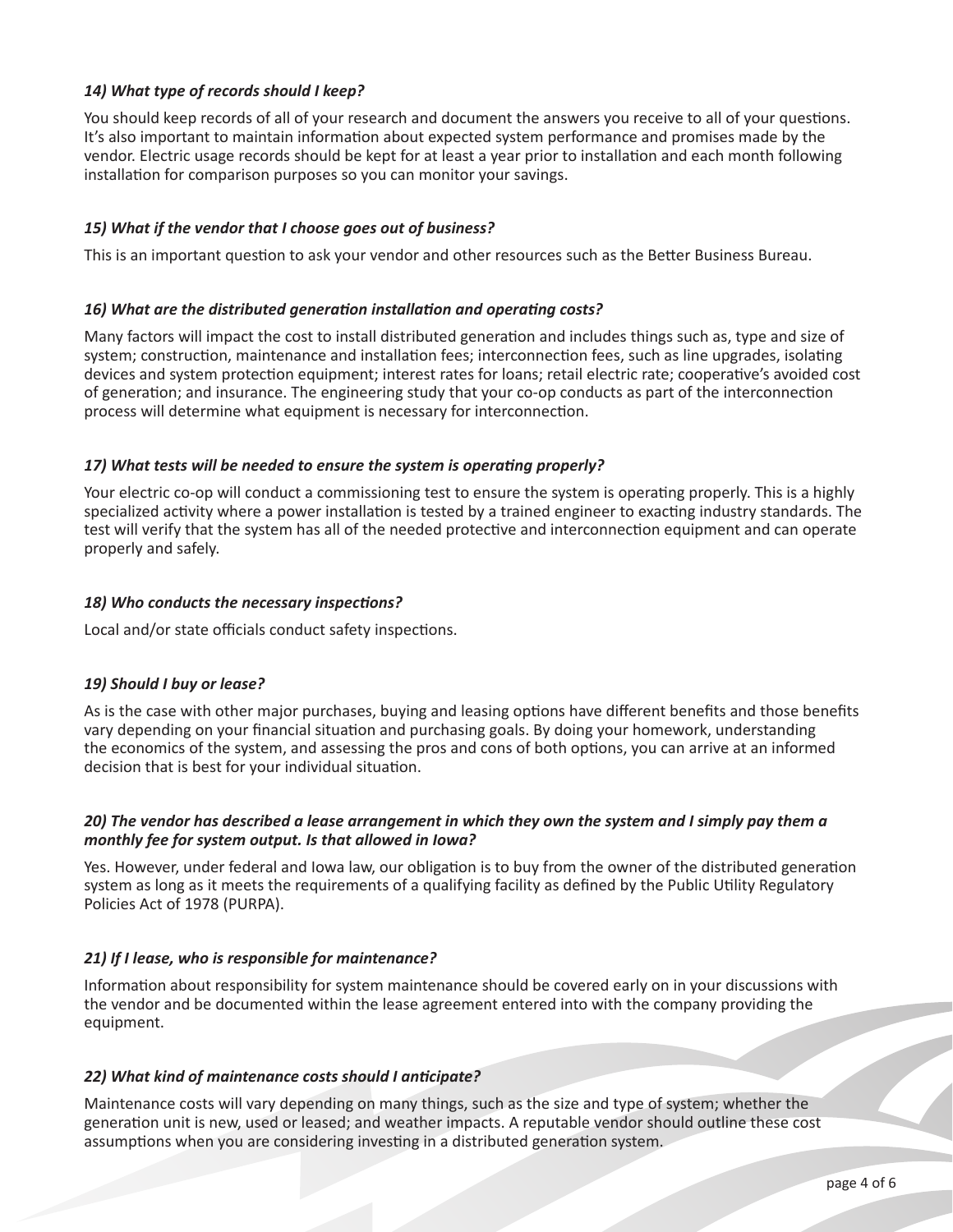## *23) Are there state or federal incentives or tax credits?*

The Database of State Incentives for Renewables & Efficiency (*www.dsireusa.org*) is one source of information on state and federal incentives, tax credits and policies that support renewables and energy efficiency in the U.S. The site features an interactive map, which allows users to click on a state to see a comprehensive listing of federal and state incentives, credits, exemptions, grants, loans and rebates for residential and commercial/ industrial projects and programs.

### *24) What is net metering service?*

"Net metering service" means service to an electric consumer under which electric energy generated by that electric consumer from an eligible on-site generating facility and delivered to the local distribution facilities may be used to offset electric energy provided by the electric utility to the electric consumer during the applicable billing period.

### *25) How does net metering impact the entire utility system?*

Due to current utility and cooperative rate structures that were designed with the concept of consumers always using the utility's central station services, net metering, as structured today, is essentially a costshifting mechanism that provides a subsidy to the owner of the distributed generation system. This subsidy is a direct result of rate structure issues that force the non-distributed generation owning member-owners of the cooperative to cover the cost of the subsidy rather than using a federal- or state-funded incentive program to offer such subsidies. Policymakers across the U.S. are examining the concept of net metering to determine if it's sustainable concept. A primary challenge with net metering and an increasing number of distributed generation systems is the gap that it creates in receiving the necessary funds to maintain a safe and reliable power grid. Under the current design, member-owners who receive the benefit of net metering may not be paying their fair share of the costs necessary to construct, operate and maintain the grid so that they can rely on the grid when their distributed generation is not producing electricity.

#### *26) What are my insurance needs?*

In accordance with Iowa law, all distributed generation owners are required to provide proof of some type of general liability insurance as part of the interconnection agreement. For facilities of less than 1 MW, homeowner's insurance is referred to by the rules as one acceptable form of general liability insurance without any specific minimum amount of coverage.

## *27) What happens when my DG system fails or there is a power outage?*

Typically if there is a power outage, the distributed generation system will automatically disconnect from the grid and may shut down if grid power is necessary for it to function. If the distributed generation system was allowed to remain in-service, it could backfeed and energize your cooperative's lines. This would present a serious danger to line crews who would expect the power lines to be de-energized so that repairs could be made to safely and efficiently restore service. If your DG system fails, your power will come from the grid through the co-op until you are able to restore the DG system to service.

## *28) If there is a catastrophic event, who pays for the loss?*

As the owner of the DG system you are responsible for all costs or insurance claims associated with the system. Your electric cooperative does not have financial responsibility for your system.

## *29) If there are injuries to the public or crew during the installation process, who is responsible?*

Your attorney can provide more information on liability. It is the responsibility of the property owner to obtain necessary insurance. This is an important question to pose to your installer to ensure they also have insurance.